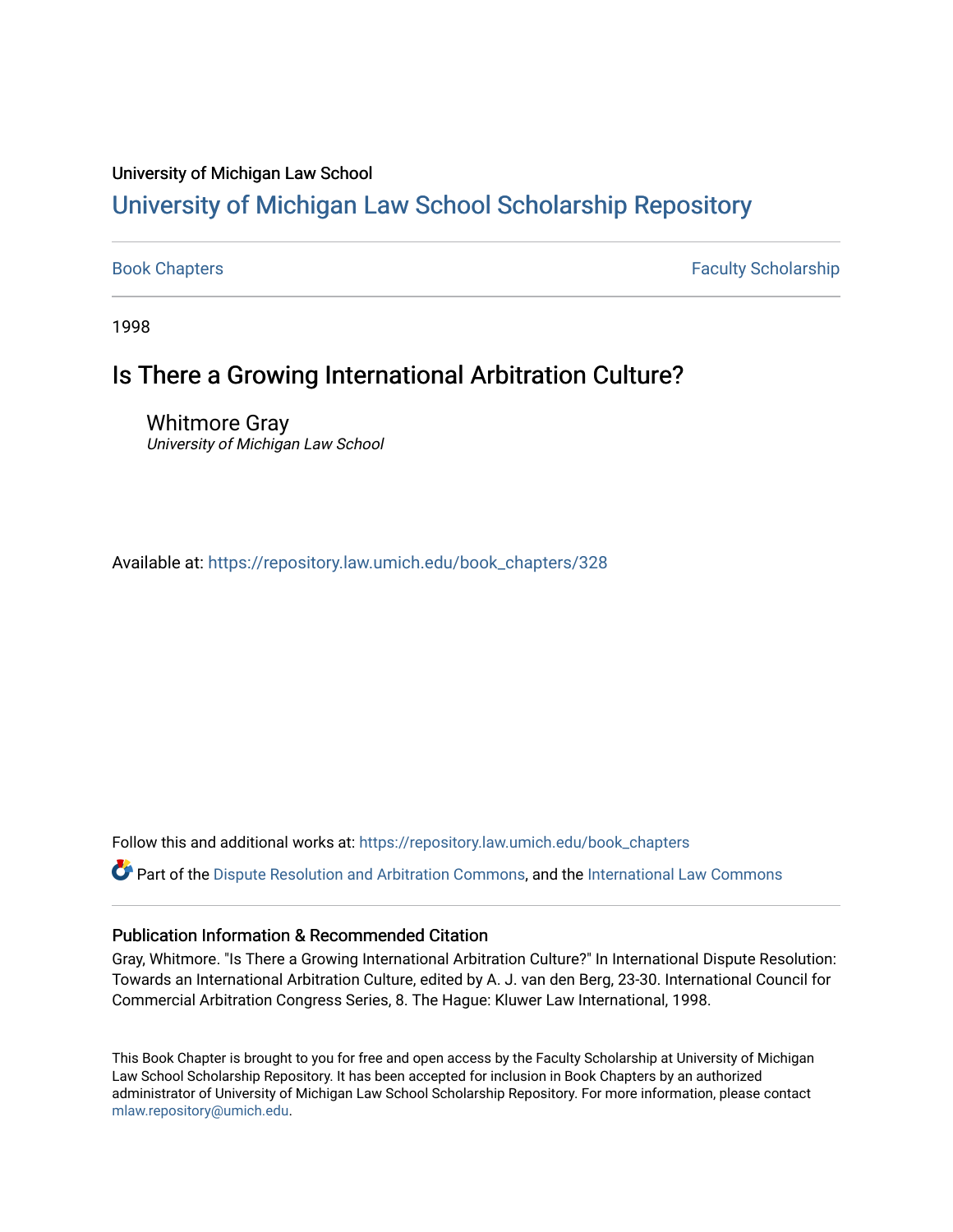# INTERNATIONAL COUNCIL FOR COMMERCIAL ARBITRATION

## INTERNATIONAL DISPUTE RESOLUTION:

# TOWARDS AN INTERNATIONAL ARBITRATION CULTURE

## GENERAL EDITOR: ALBERT JAN VAN DEN BERG

with the assistance of the International Bureau of the Permanent Court of Arbitration The Hague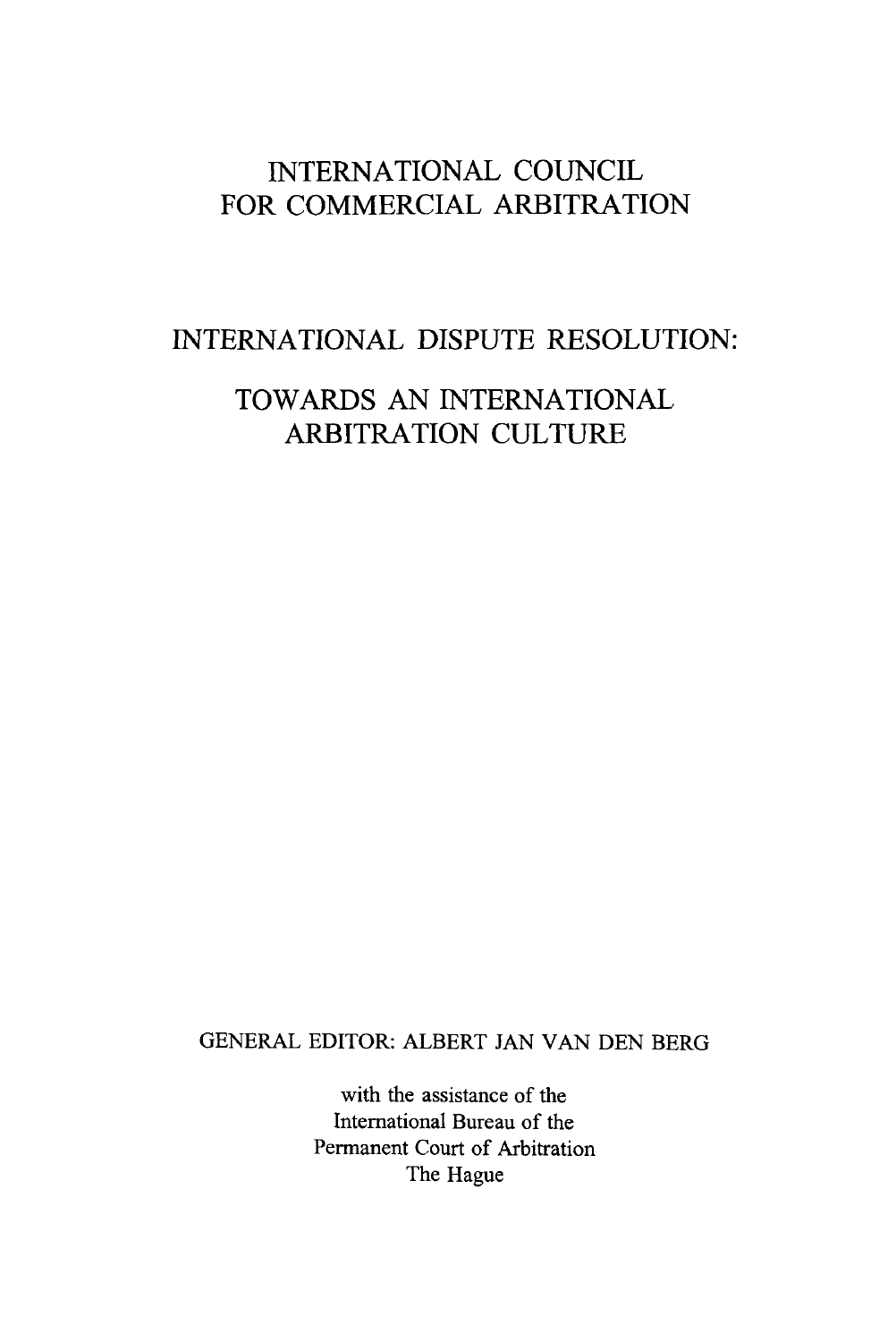## **Is There a Growing International Arbitration Culture?**

### *Whitmore Gray\**

#### I. INTRODUCTION

The topic given to Prof. Taniguchi and myself for this opening session is a question, "Is there a growing international arbitration culture?" This seems to call for a survey of attitudes and practices peculiar to international arbitration in order to answer the question. The more extended comment of the organizers assumes, as most of us would, however, that such a culture exists, and assigns to us the task of considering what laws and rules are now being developed to implement this "international culture". We also noted that the organizers expressed their conviction that this Conference must have practical and cultural *results.* I have interpreted this to call for something more that just a definition of terms and a description of significant developments, even in this first session, and will include in my remarks therefore some concrete suggestions as to what ICCA might do to further improve and implement this international arbitration culture.

In the process of preparing these papers we were helped immeasurably by suggestions submitted by our commentators, as well as, of course, by the writings of many, many colleagues who are here at this Conference. As might be expected, it was suggested that before we try to see whether it is growing we should address the question of just what is meant by "an international arbitration culture". I think that if you look in the program at the topics, you will already see what the organizers were thinking about when they used this term. They were thinking about how various techniques of dispute resolution are working together in the multicultural international context; the extent to which arbitrators in international arbitrations separate themselves and their arbitrations from the particularities of national systems; and how far courts have developed special international standards in their assistance and enforcement roles in connection with international arbitrations.

I am of course greatly relieved to be able to defer any detailed discussion of these central, difficult questions to the later presentations of distinguished speakers and commentators. As has been the case at past ICCA meetings, by looking once more at familiar, important problems we no doubt will find some new insights and solutions that are the "practical results" desired by the organizers.

What do we think about when we talk about an international arbitration "culture"? It is certainly something bigger than the sum of its parts. When someone points out to me that X country declined to enact the UNCITRAL Model Law, I instinctively assume that there were some particular provisions that they felt uncomfortable with, and that even if

Professor of law, University of Michigan; Counsel, LeBoeuf, Lamb, Green & MacRae, New York.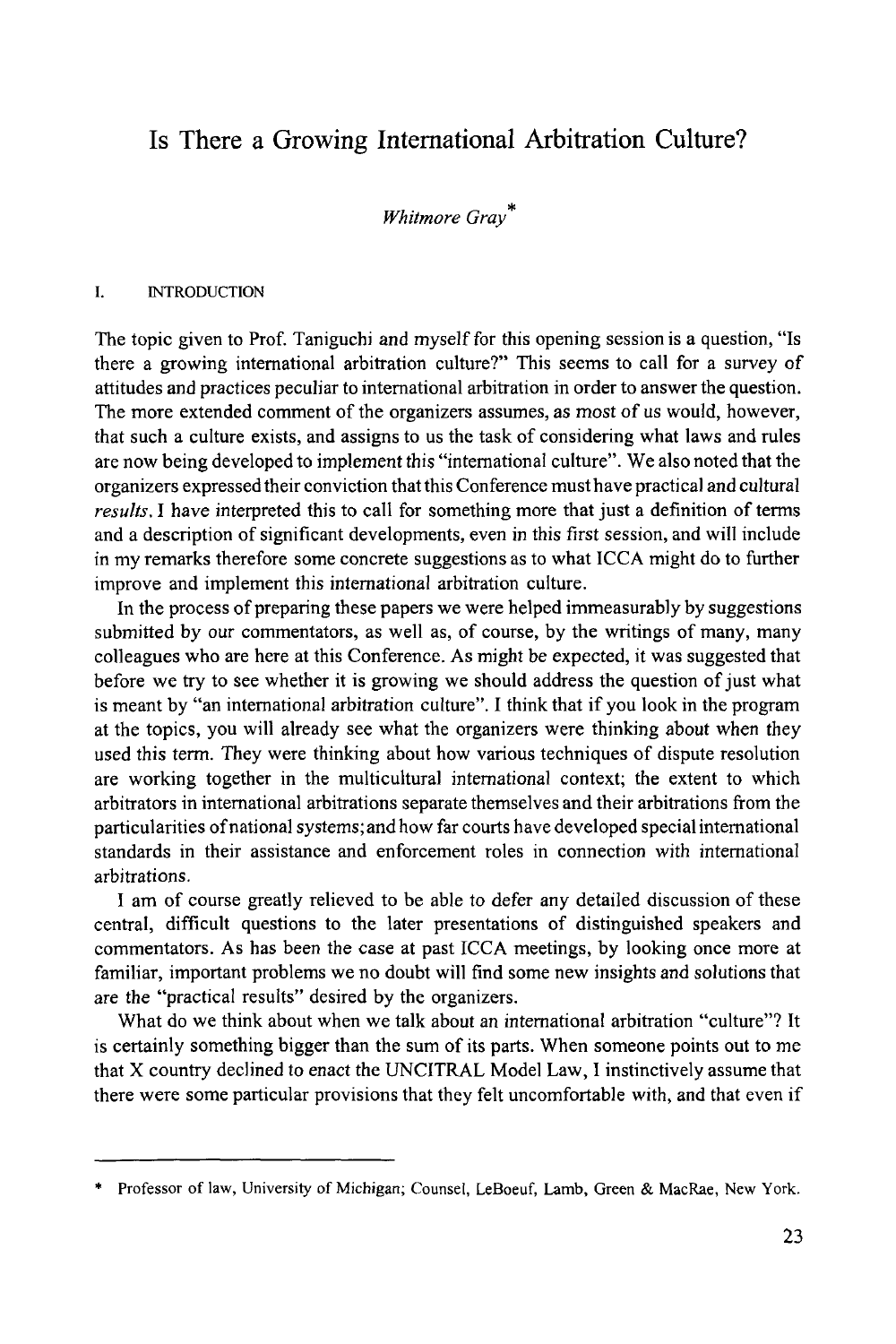they proceed to draft their own new law they will certainly not stray too far from the UNCITRAL substantive provisions on basic points. I do this because I honestly feel that in the past 20 years we have come to some consensus as to what the basic arbitration procedures should be, as well as what should be the fundamental relationship between arbitration and the courts. If someone tells me another horror story about a judge who got it all wrong in connection with an attempt to enforce an international award, I assume, perhaps overly optimistically, that this is just another unfortunate exception to the general trend. Even when someone tells me that a bar association, or even a court, is taking the position that only lawyers from their jurisdiction can appear on behalf of parties in an arbitration, I try to smile. I say that they will eventually come to see the folly of their ways and accept the view which is held by those who understand the international arbitration culture.

This is because I really am an optimist, and I really do think that international arbitration today is a very good and special institution. Its development since 1950 has been both responsive to the commercial community's needs and responsible in implementing high standards of ethics and substantive justice. I have spent a good part of the last 25 years talking to lawyers and judges - and clients - about their experiences with arbitration and conciliation/mediation. (I have even talked with a few professors about arbitration, but I must confess that this central feature of international dispute resolution has yet to gain a prominent place in the hearts of many academics in the United States.) Most of these informants were quick to tell me of their bad experiences with arbitration - the arbitrator who retreated to his country home without a telephone for six months, or the arbitration institution which refused to extend the period for the arbitration even though all the parties and the arbitrators were in agreement. Many of them were quick to point out, however, how these problems could have been corrected by drafting a better clause. It is certainly my impression that our international arbitration mechanisms and rules have in the recent past been fine-tuned to an impressive extent. Much of this progress is due to the efforts of people sitting in this conference hall. We have recognized this new "culture" for years. It is less clear to me, however, that the lawyers who advise on resolving disputes, and particularly those corporate lawyers who draft dispute resolution clauses are sufficiently well-informed about the field. The rapid changes in rules, new statutes, and a proliferation of institutions have resulted in an information overload. Hopefully we will all take away from this Conference a renewed determination to participate in spreading practical information about this new international arbitration culture to others in a helpful way.

The organizers realistically recognized that we are still a good way from a true consensus which would lead in the immediate future to total uniformity in the international arbitration field. They expressed their hope that there would be an important "cultural" result from our discussions, because "knowledge of diversity should bring tolerance". My experience in teaching students and conducting seminars for lawyers on cross-cultural problems over many years leads me to add that an *understanding of the reasons behind* those diverse attitudes and approaches helps greatly in reaching the desired level of tolerance. In fact, we are blessed today and tomorrow to be in a wonderfully stimulating general cultural atmosphere as we discuss how various legal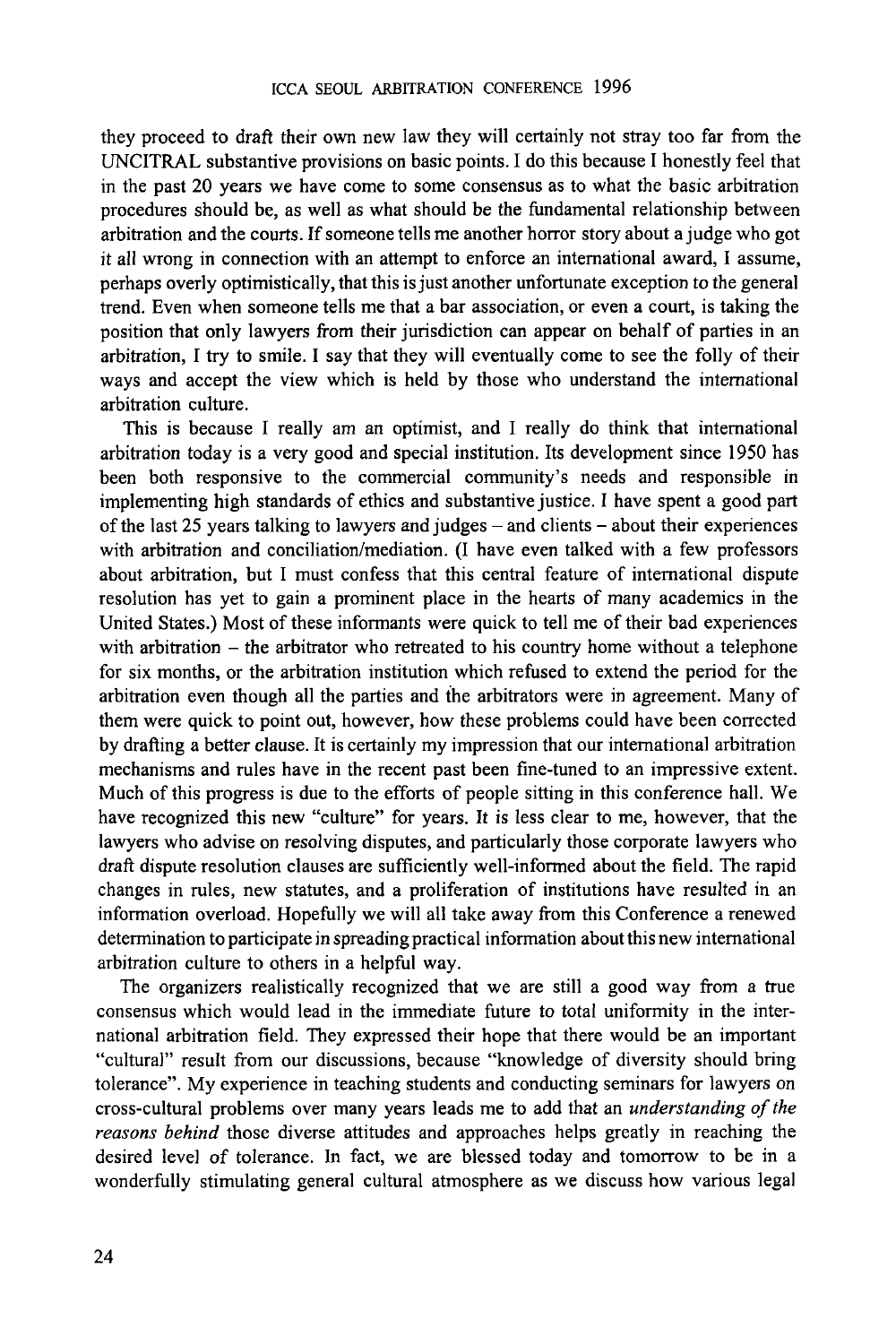cultures can interface effectively. We find in Korea a vigorous, independent culture surviving between two superpowers, and we have a chance to learn how these three cultures differ yet interact in significant ways. Hopefully many of our speakers and commentators will give us insights into the relation of the general culture of their country to their "dispute resolution" culture. Part of our task at this particular Conference must be to look for improved ways of solving disputes between parties from different general cultures as well as legal cultures. For example, we might reconsider from this point of view the impact of the common practice of having an umpire from a third country, in effect adding a third culture to those of the two parties. Perhaps familiarity with the cultures of each of the parties is an arbitrator qualification which we might want to add to the list? Can we at least agree that this cross-cultural aspect of the arbitration proceedings is a topic that we should recognize explicitly and plan for when possible? I recall hearing our late colleague Prof. Michida say often during the preparations for the Tokyo Conference that it was important that arbitrators help to bridge the gap between national cultures as well as legal cultures. He and our other colleagues who have given us the excellent UNCITRAL products were well aware of the effort this requires. Hopefully all of us will participate in arbitration more effectively because of the insights we receive at this Conference in Korea.

I would like now to raise some questions for our consideration about some of the new laws and rules affecting international arbitration and about some of the problems commonly noted in connection with international arbitration which even these new rules and norms may leave unsolved. Finally, I will ask what we as individuals and as an organization should be doing to continue making progress toward the main goals in this new "international" arbitration culture.

#### II. STATUTES AND RULES

For those of us who have been observing the arbitration scene for the last 30 years, the centrality of the work of UNCITRAL is obvious; it has produced outstanding rules and a modem model act. Perhaps equally important is the fact that through its work the idea has gained acceptance that there is something important going on in the international trade field which is beyond the control of any country or group of countries, something which calls for efforts to understand and unify or otherwise improve jointly the legal framework for that trade, a feeling which is a basic component of this international "culture" we are discussing today. The way in which the Vienna Sales Convention was drafted contributed greatly to this perception. Perhaps some of the younger generation accept as natural the willingness of the UNCITRAL national representatives to call into question basic legal approaches of their own systems and eventually agree on a text which in many cases diverged from them. In fact, it was very difficult to arrive at a consensus on many of the conclusions reached. The representation on the commission of a wide range of economic and political systems as well as the full discussion in the sessions of all points of view smoothed the way to a new level of acceptance of these "different" new rules. The expansion by Unidroit of this text into a more complete set of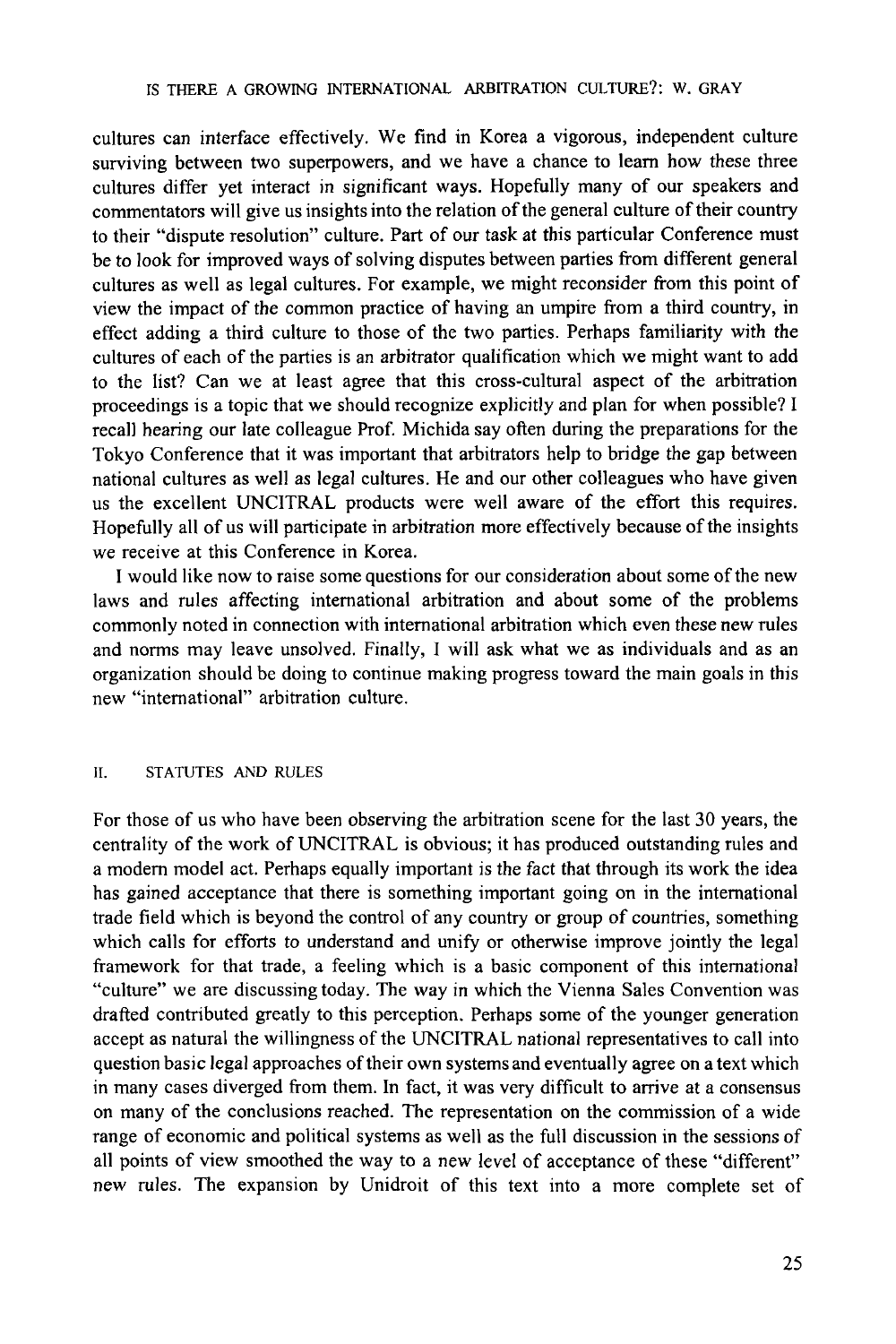international contract law principles carried on this tradition, and particularly significant to us here because these principles are already showing their utility in the arbitration context. I will return later to this point, for we tend to forget that it is still difficult for many judges and lawyers to understand and implement some of the "different" provisions of the UNCITRAL model arbitration act.

Should countries adopting new arbitration legislation have separate statutes covering domestic and international arbitrations? Many of us feel that there are important insights from the international experience which are helpful in designing a domestic scheme. Some have felt, however, that the integrity of the UNCITRAL Model Law should not be sacrificed by adapting it for inclusion in an all-purpose statute. My experience as adviser in several countries has made it clear to me that good new legislation is the important goal, not whether it comes in one statute or two, and not whether it is patterned 100% on another country's legislation or a model act. The existence of the UNCITRAL model may provide the impetus to reexamine legislation as it relates to international arbitrations at least provides an opportunity to modernize the law for domestic arbitrations as well.

I hope this will in fact be the case in the United States. We have an antiquated federal statute giving attention to international proceedings only in its implementation of the New York Convention. The additional general arbitration statutes in most states are sometimes more helpful than the federal act on general arbitration questions. Now a number of states have enacted special statutes covering international arbitration, most of them drafted with an eye on the UNCITRAL model. We have a number of unanswered questions about the appropriate coverage of these various acts, and consideration of the UNCITRAL model act at the federal level may lead to an improved general act. The United States may have dispute resolution fever, but we have not yet been able to get our legislation in order.

As we look around the world, what is happening in regard to arbitration statutes? We are all encouraged by the fact that many countries have enacted the Model Law. At least equally reassuring is the fact that other countries have used the Model Law as the core of their new legislation, and have customized - I am sure they feel, improved upon it. If these improvements are then adopted by others, the course of uniformity is not fatally jeopardized. For example, we are told that Hong Kong may follow the lead of the new Singapore statute in some fine-tuning of its UNCITRAL-based law. As the culture recognizes general "improvements" which might be made in the model act, what will be done?

The United States has had some experience in this area, for its uniformity in the area of contract and commercial law has come about by adoption by each of the 50 states of a proposed uniform text, the Uniform Commercial Code (DCC). Some made changes in the mold at the time of adoption, and others made significant subsequent amendments over the past 30 years. Amendments and additions to the model UCC have been overseen by a permanent editorial board, and perhaps this is what is needed for the UNCITRAL progeny. Unidroit has in effect performed part of that function for the sales convention. The Unidroit drafters made some improvements on the original UNCITRAL text in addition to adding provisions regarding validity, etc., in their *Principles of International Commercial Contracts.* It would seem that the UNCITRAL Secretariat is in a difficult position in this regard once their final text is approved. Their principal role is to promote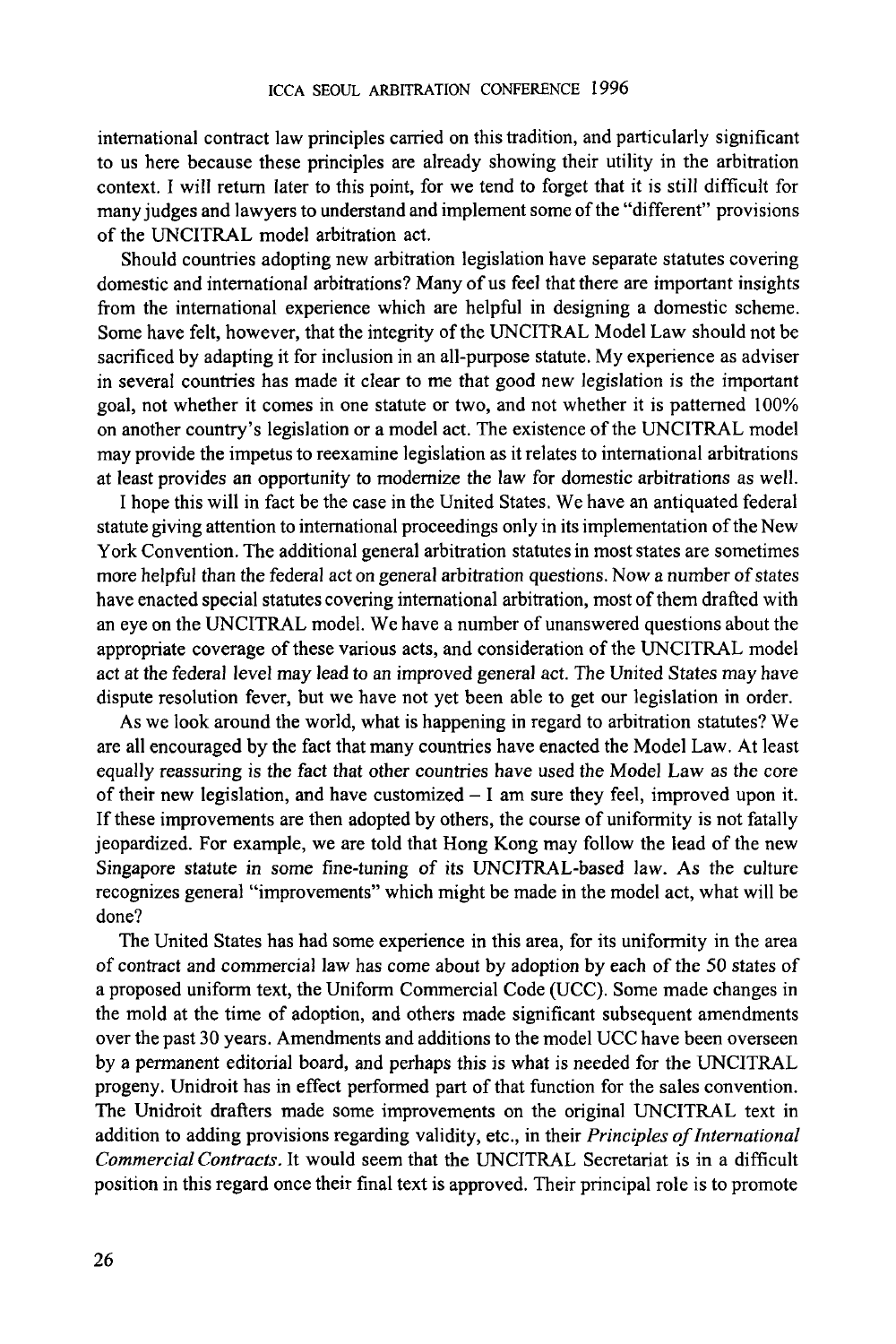the adoption of the present official text as adopted, not to serve as a collector and promulgator of possible desirable amendments and additions.

Is this a situation that ICCA should address formally in connection with the arbitration texts? I have had the experience of participating in the drafting of new arbitration statutes for several countries, and as I noted above, it was always clear to me that it was the best statute that was desired - not just one that would be uniform with other countries. Many of you here have written perceptively about problems that have surfaced in the Model Law. For example, it would be desirable to clarify exactly what constitutes a writing to satisfy the statute. As a consultant I would not advise simply adopting the original version once I am aware of the problem and an improved text that provides a clearer rule. While I can refer in the course of that work to my colleagues' publications, it would be more persuasive to refer the drafters in those countries to a formal report and recommendation of a committee of this body.

The same comments might be made in reference to the UNCITRAL Arbitration Rules. Their widespread acceptance by arbitration centers and by parties in their individual contracts is a major fact in the new international arbitration culture. As with the Model Law, some assistance in monitoring amendments or additions by the various centers, as well as refinements introduced in the usage of experienced practitioners in their drafting of dispute resolution clauses might be a good idea. For example, an ICCA committee might decide to recommend for general adoption the salutary provision of the new AAA International Arbitration Rules providing that in the event of the death of an arbitrator, in default of party agreement on the point the replacement arbitrator can decide to continue on the record made to date. A committee could serve as a clearing house for such improved or additional provisions, and in some cases might redraft the text in order to fit them into the UNCITRAL rule system and terminology.

#### III. SPECIAL PROBLEM AREAS

While we are all aware of the broad consensus reached on many points in this new international culture, there remain a number of especially difficult problems in the international field, problems for which the solutions are still not substantially uniform. Some of these may reflect differences in domestic legal systems. I remember a spirited debate at the Stockholm Conference over whether an arbitrator could substitute his opinion for that of an expert. Other stubborn problems that may be dealt with include multiparty arbitrations, availability and form of interim relief, and whether courts should develop separate (and more lenient) basic public standards for opposing enforcement of an international award. We should help judges to appreciate one of the most significant concepts in this new culture, namely that international arbitration deserves special treatment. That is certainly the tendency. Foreign awards are insulated from direct attack even in the jurisdiction where they were made, as in Belgium and Switzerland. Even the United States Supreme Court followed this pattern in allowing arbitration of securities and antitrust claims first only in international arbitration and then subsequently allowed it in domestic disputes as well.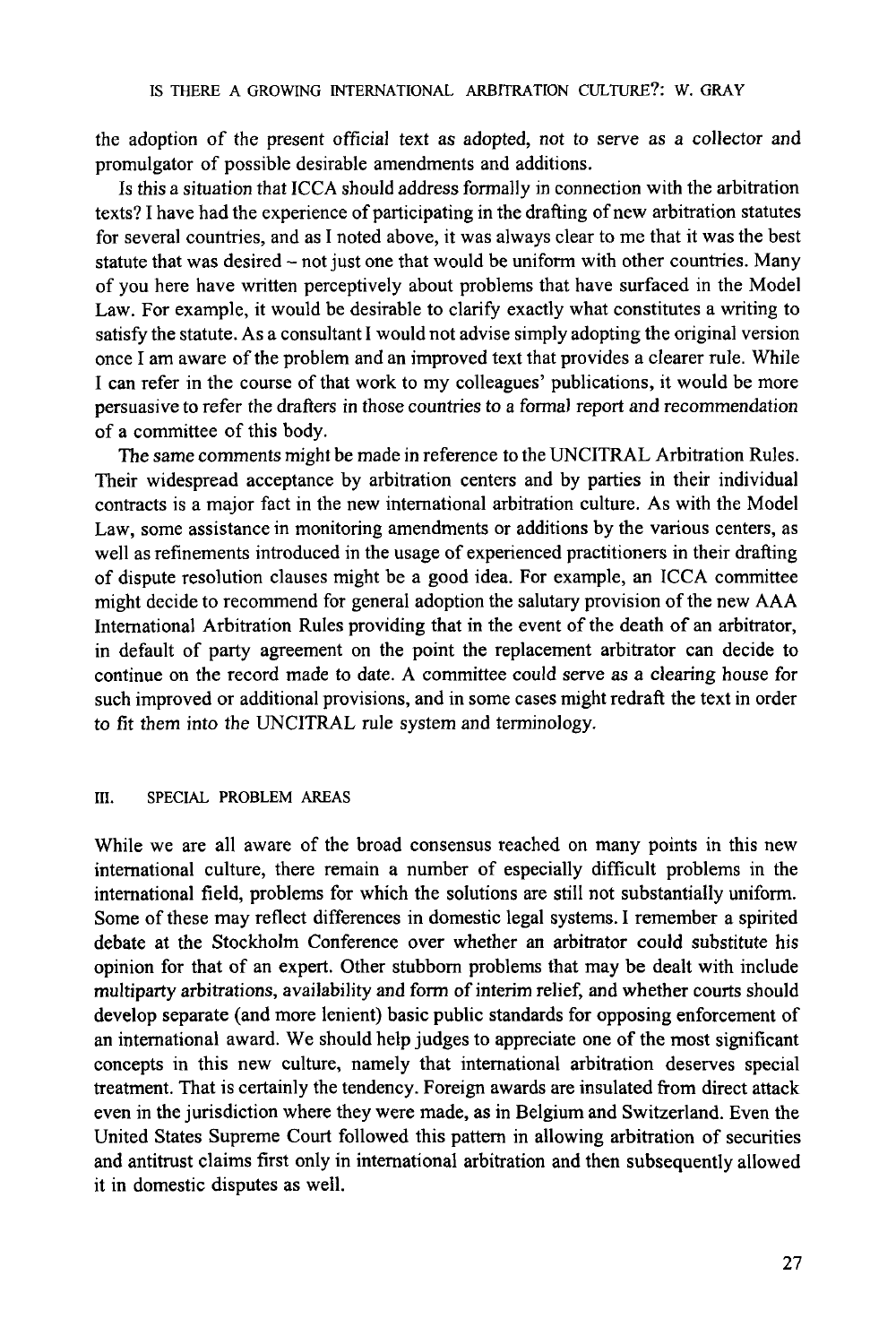#### IV. HOW DOES ICCA FIT INTO THIS INTERNATIONAL CULTURE?

I am a simple consumer of ICCA products. I have never had to work behind the scenes to make it possible for us all to enjoy conferences such as this one. I have benefited tremendously from the *Yearbook* and from the conference proceedings, and I am sure there are many other contributions that the organization and individuals in the name of the organization have made which many of us know little about. Since the organizers have enjoined us to be sure the Conference has "practical results", we should not neglect to ask ourselves at each session whether there are any new things ICCA should be doing.

I assume that in our arbitration work we all have at least two principal goals: Having as good an arbitration as possible, and getting enforcement of the resulting award.

The UNCITRAL Rules and the new or improved rules of many institutions have contributed greatly to improving the quality of the arbitration proceeding itself. Better statutory frameworks in many countries also help to ensure a better arbitration. We have also seen a proliferation of training programs for arbitrators, and these programs have in fact contributed to a clearer understanding of the fundamentals of this new culture.

This is one aspect of arbitration both domestic and international where many of us tend to equivocate. Over the years we have often talked of arbitration as being less formal, more flexible, speedier and less costly than litigation, but do we really fight hard to keep it that way? Both lawyers and arbitrators have commented on how often arbitrations today are converted into court-like battles by counsel who are used to litigation. Common Law lawyers are undoubtedly the worst offenders in this regard. I attended last summer a program at the annual meeting of the American Bar Association entitled: "What's Wrong With Arbitration and How Can We Fix It?" Almost all of the discussion focussed on how it was possible to arbitrate without giving up procedural advantages. How to get discovery in arbitration proceedings, and how to get the courts to give various supportive orders. I listened in horror as one naive Harvard law professor suggested that probably arbitration was most suited for determination of the facts, and that it would be desirable to provide for an appeal to the courts on points of law. Several of the participants advised the lawyers in the audience to try to get retired judges as arbitrators, for they would be more sympathetic to the way the lawyers wanted to conduct the hearings.

A few years ago, I was one of three contracts professors interviewed by the parties as possible arbitrators for a large domestic commercial dispute. We were all horrified to see that in a lengthy submission agreement drafted by dispute counsel to replace a simple provision in the contract the lawyers had included a good deal of specific procedural guidance for the arbitrator. They had even agreed that we must follow the Federal Rules of Evidence in the hearing! Since none of us was an experienced litigator, we were quite concerned that our bad decisions might jeopardize the enforceability of the award. When I later asked them why they had put it in, they were genuinely surprised that we were concerned. They had no conception of arbitration as a process basically different from litigation, but simply thought of it as a trial where you could pick the judge.

My initial reaction was a certain smugness, thinking that in the international field this culture that had developed made the international "system" look quite developed by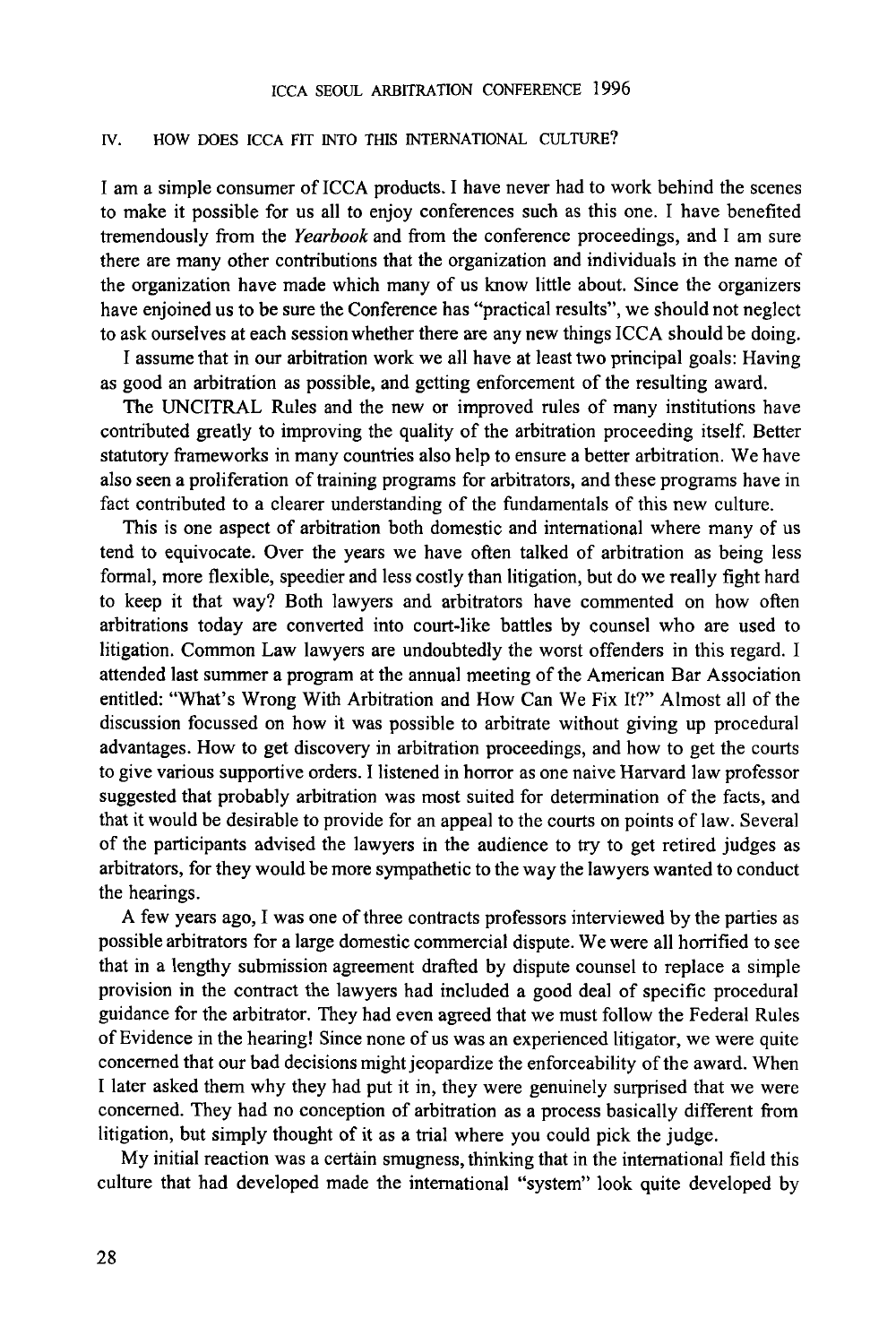contrast with these misdirected American goals. But as I reflected further, I realized that there does seem to be a tendency even in this new international culture to let the litigators take the lead in setting the tone of the hearings. I realized that over the years I had heard much more discussion about rules of evidence for arbitration than about the need to keep procedures simple enough for non-lawyer arbitrators to understand. I recalled remarks at one of these conferences a few years ago by a senior figure in English arbitration to the effect that he often gave suggestions to the parties for non-lawyer expert arbitrators, implementing thereby one of the often-cited advantages of arbitration. He had noticed, however, that a few months down the road when the actual selections were being made with the help of counsel, the parties often chose a lawyer instead. The lawyers knew who would appreciate their arguments. Certainly much of our discussion of application oflegal rules by arbitrators assumes a lawyer's grasp of the issues. In most of our discussions of reasoned opinions it seems that the speakers assume there will always be lawyers on the panel, and that if there is only one, he or she will always be responsible for writing the opinion. I have had a client tell me he thought a non-lawyer arbitrator did a good job, but I never heard that view from a lawyer.

The question of more or less litigation-style approach to the conduct of the hearings is one of degree, and we might reflect on whether we want to encourage these neophytes to leave their litigation attitudes behind as they enter the hearing room. Perhaps the heated advocacy of some lawyers about the necessity for local counsel in arbitrations has been based in part on their insufficient experience with less formal arbitration hearings conducted by experienced arbitrators. In our individual and our institutional educational efforts we often get a chance to swing the pendulum back toward simpler procedures if we really think that is a good thing. What do we really think?

And finally, we come to what is always the bottom line in our world: What can we do to help ensure the enforcement of international arbitration awards? We have all welcomed the assistance of the New York Convention or similar modem statutes which require the enforcement of foreign awards with few excuses allowed. Perhaps we forget too often that even in jurisdictions with modem arbitration statutes there is still the human factor to contend with. As Neil Kaplan said in a talk in Vietnam last January, "It is ... quite unfair on judges to expect them overnight to attach much significance to a piece of paper signed by however eminent an arbitrator in a far flung part of the world." Even after we get the New York Convention and good legislation on the statute books, there is indeed a great deal of work to do country by country in educating the judiciary to really embrace the new arbitration culture's view of their role in enforcing foreign arbitration awards.

In an enforcement proceeding in Thailand recently the judge was of the opinion that his ethical duty as a judge required him to satisfy himself concerning the substantive fairness of the award. I have been involved in the drafting and implementation of new arbitration legislation in several Asian countries over the past few years, and I have seen that bringing the judiciary on board is in fact the most crucial link in the enforcement process. In many countries there is no substantial practice of using arbitration domestically, so education about enforcement of foreign awards involves much more than just making them aware of the technical defenses under the New York Convention.